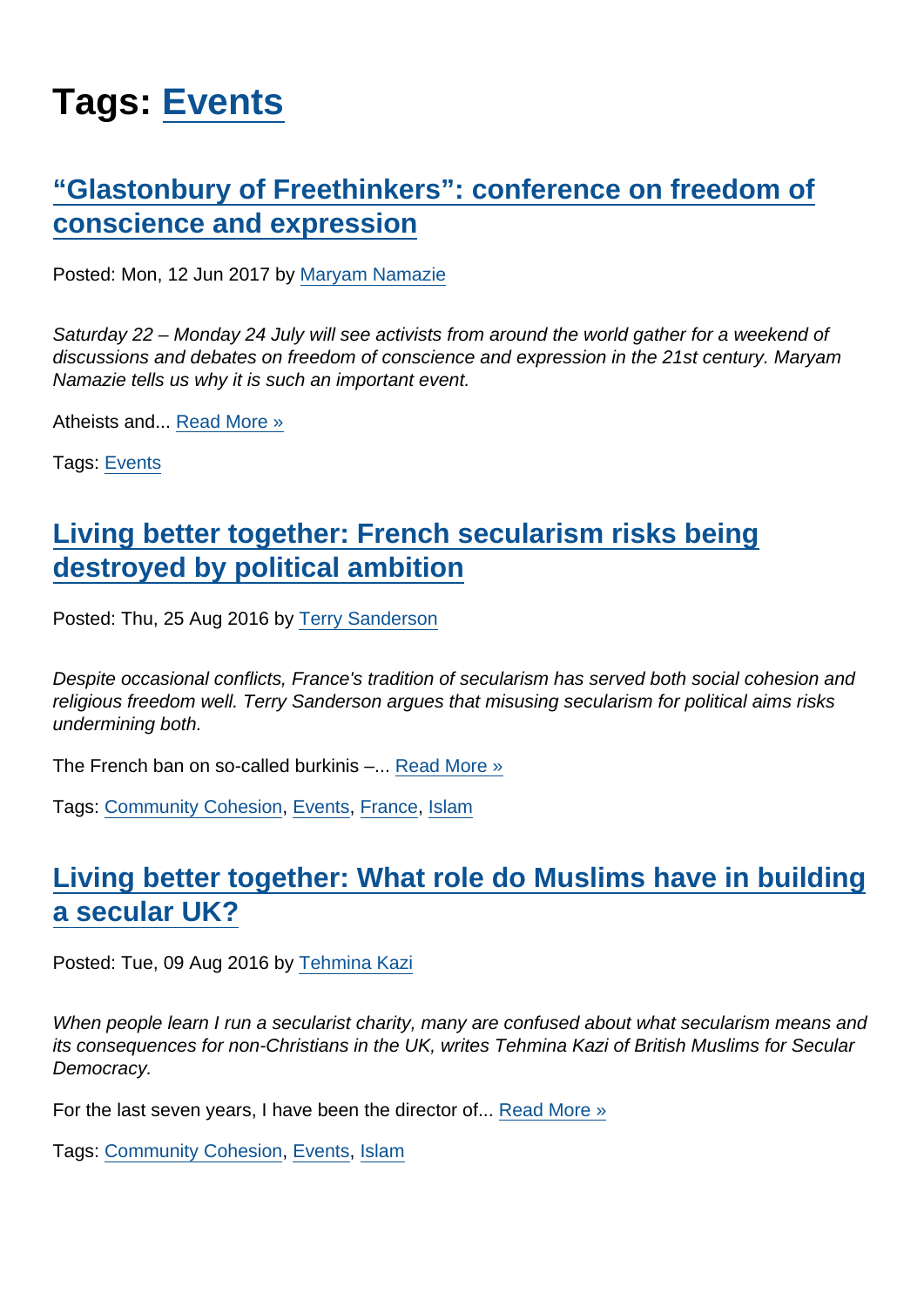#### [Living better together: secularism and cohesion](https://www.secularism.org.uk/opinion/2016/07/living-better-together-secularism-and-cohesion)

Posted: Fri, 29 Jul 2016 by [Stephen Evans](https://www.secularism.org.uk/opinion/authors/845)

Later this year the NSS will mark its 150<sup>th</sup> anniversary with a special conference around the theme of 'living better together'. Campaigns director Stephen Evans explains why the time has come for people of all faiths to stand together in supporting secularist... [Read More »](https://www.secularism.org.uk/opinion/2016/07/living-better-together-secularism-and-cohesion)

Tags: [Community Cohesion](https://www.secularism.org.uk/opinion/tags/Community+Cohesion), [Events](https://www.secularism.org.uk/opinion/tags/Events), [Secularism](https://www.secularism.org.uk/opinion/tags/Secularism)

#### [Living better together: Muslims and active integration](https://www.secularism.org.uk/opinion/2016/07/looking-outward-muslims-and-active-integration)

Posted: Mon, 25 Jul 2016 by [Maajid Nawaz](https://www.secularism.org.uk/opinion/authors/862)

On the theme of [living better together](https://www.secularism.org.uk/secularism2016.html), Maajid Nawaz argues that identity policing has further marginalised Muslims and that Britain was wrong to not expect minorities to embrace liberal values.

For years in Britain there has been a pernicious trend to shy... [Read More »](https://www.secularism.org.uk/opinion/2016/07/looking-outward-muslims-and-active-integration)

Tags: [Community Cohesion](https://www.secularism.org.uk/opinion/tags/Community+Cohesion), [Events](https://www.secularism.org.uk/opinion/tags/Events), [Multiculturalism,](https://www.secularism.org.uk/opinion/tags/Multiculturalism) [Religiousity policing](https://www.secularism.org.uk/opinion/tags/Religiousity+policing)

## [The rise of political Islam in Turkey: how the West got it](https://www.secularism.org.uk/opinion/2014/11/the-rise-of-political-islam-in-turkey-how-the-west-got-it-wrong) [wrong](https://www.secularism.org.uk/opinion/2014/11/the-rise-of-political-islam-in-turkey-how-the-west-got-it-wrong)

Posted: Tue, 04 Nov 2014 by [Safak Pavey](https://www.secularism.org.uk/opinion/authors/957)

Political Islamism has undermined the Turkish Republic's secular social order, education and legal systems and Western pundits manifestly failed to see this coming, argues Turkish opposition MP, Safak Pavey.

The end of the Cold War did not free the world of... [Read More »](https://www.secularism.org.uk/opinion/2014/11/the-rise-of-political-islam-in-turkey-how-the-west-got-it-wrong)

Tags: [Equality & Human Rights,](https://www.secularism.org.uk/opinion/tags/Equality+&+Human+Rights) [Events](https://www.secularism.org.uk/opinion/tags/Events), [Islam](https://www.secularism.org.uk/opinion/tags/Islam), [Sharia,](https://www.secularism.org.uk/opinion/tags/Sharia) [Turkey](https://www.secularism.org.uk/opinion/tags/Turkey)

#### ['Shariafication by stealth' in the UK](https://www.secularism.org.uk/opinion/2014/10/shariafication-by-stealth-in-the-uk)

Posted: Sat, 18 Oct 2014 by [Pragna Patel](https://www.secularism.org.uk/opinion/authors/949)

The state's adoption of 'faith based' approaches to address minority issues are increasingly marginalising women from minority backgrounds and denying them the right to participate in the wider political community as equal citizens, argues Pragna Patel.

In... [Read More »](https://www.secularism.org.uk/opinion/2014/10/shariafication-by-stealth-in-the-uk)

Tags: [Equality & Human Rights,](https://www.secularism.org.uk/opinion/tags/Equality+&+Human+Rights) [Events](https://www.secularism.org.uk/opinion/tags/Events), [Gender Equality,](https://www.secularism.org.uk/opinion/tags/Gender+Equality) [Religiousity policing,](https://www.secularism.org.uk/opinion/tags/Religiousity+policing) [Sharia](https://www.secularism.org.uk/opinion/tags/Sharia)